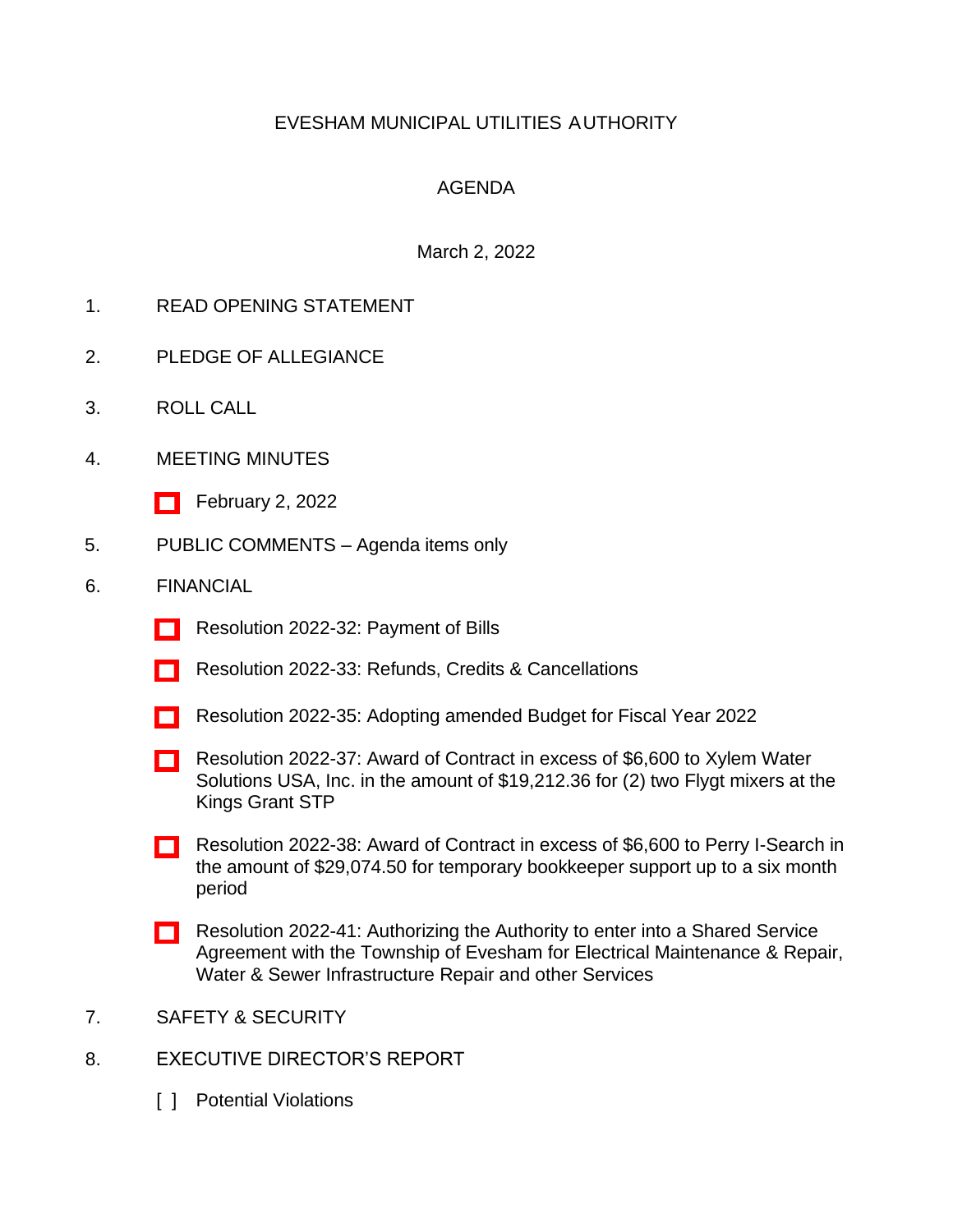#### 9. ENGINEER'S REPORT

- [ ] Review of Engineer's Status Report
- [ ] Update : Chemical Contract
	- [\[ \]](http://www.eveshammua.com/wp-content/uploads/2022/02/Resolution-2022-39-Klenzoid-Inc.Change-Order-1.pdf) Resolution 2022-39: Approval of Change Order #1 in the amount of \$7,618.05 to Klenzoid, Incorporated for Iron Sequestrant & Corrosion Inhibitor
- [ ] Update: South Side Water Storage Tank
- [ ] Update: Route 70 Water Main
- [ ] Update: Route 70 Sewer Main
- [ ] Update: North Cropwell Sewer Siphon
- [ ] Update: Elmwood WWTP Filter Replacement
	- [] Resolution 2022-36: Approval of Change Order #4 in the credit amount of \$15,695.00 to MBE Mark III Electric, Inc.
- [ ] Update: Elmwood WWTP Resiliency Improvements
- [ ] Update: Heritage Village (Phase 2) Water Main Replacement
- [ ] Update: Elmwood Storage Building
- [ ] Update: Well No. 7 Building
- [ ] Update: Kings Grant WWTP Internal Recycle Pipe
- [ ] Update: Kings Grant Effluent Force Main Replacement \*\* TABLED\*\*
	- [ ] Resolution 2022-40: Award of contract in excess of \$44,000 to Coastline Construction Company in the amount of \$263,280.00 for Kings Grant Effluent Force Main Replacement - \*\*TABLED\*\*
- [ ] Update: Well No. 6 Re-drill
- [ ] Motion to approve S-3/W-3 for 3 Executive Drive, Evesham AMS Urban Renewal LLC – 3 Executive Drive
- [ ] Motion to approve S-1/W-1 for CA Senior Living Holdings, LLC 880 Route 73

# **FINAL QUESTIONS FOR ENGINEER**

10. GENERAL COUNSEL'S REPORT